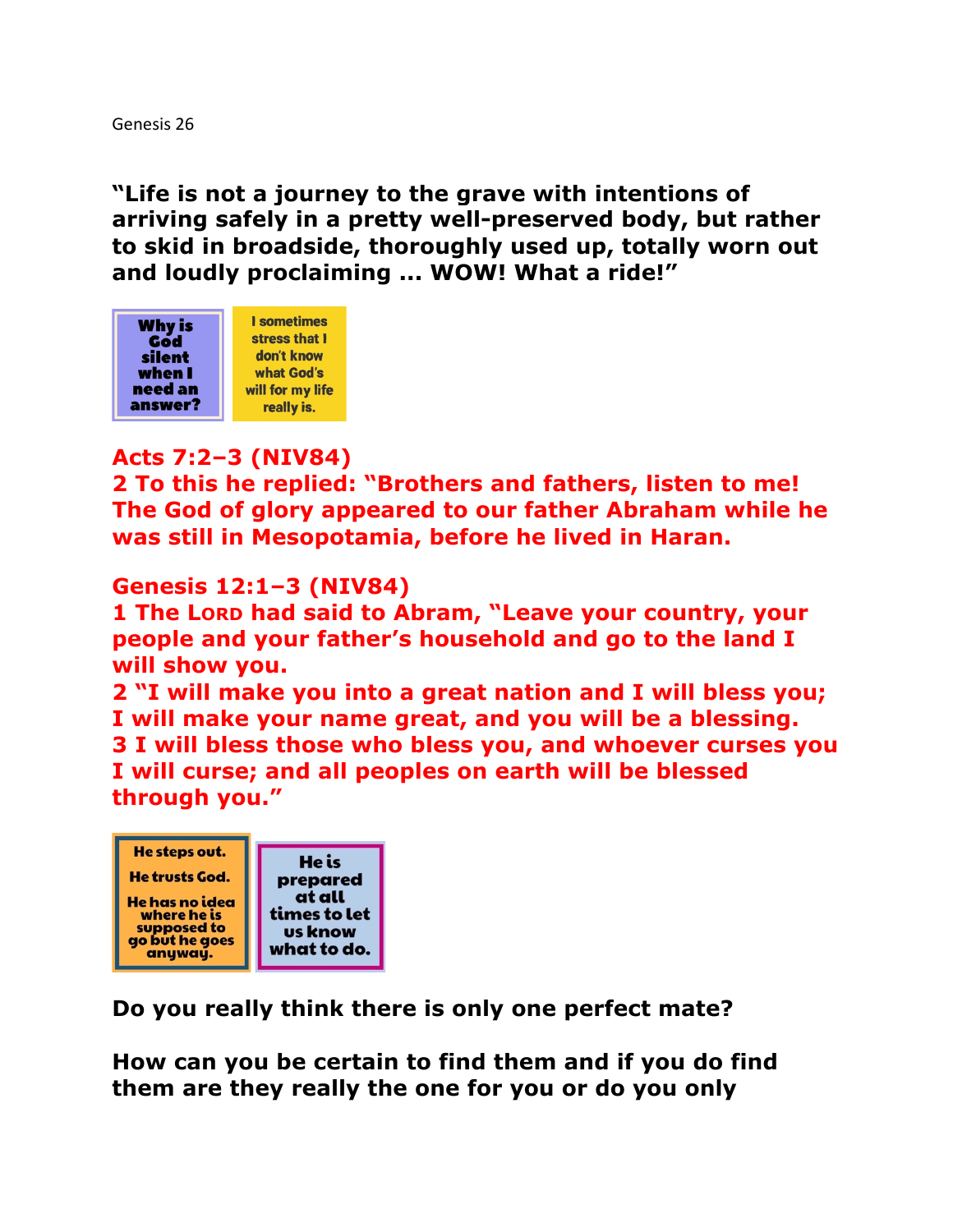**think they are?**

**But then what happens if the one you are supposed to be with appears but you don't pay attention?**

**Then let's say God put two people on earth and they are lucky enough to find one another but one of them gets hit by lightning –**

**is that it or by chance you meet someone new and marry all over again – is that the lady you are supposed to be with or was it the first?**

**If so when the two of them were walking side by side were they both the one for you and you just happened to see the first one first or was the second one supposed to be first?**

**Is everything just chance or are some things meant to be?**



**Proverbs 21:1 (NIV84) 1 The king's heart is in the hand of the LORD; he directs it like a watercourse wherever he pleases.** 

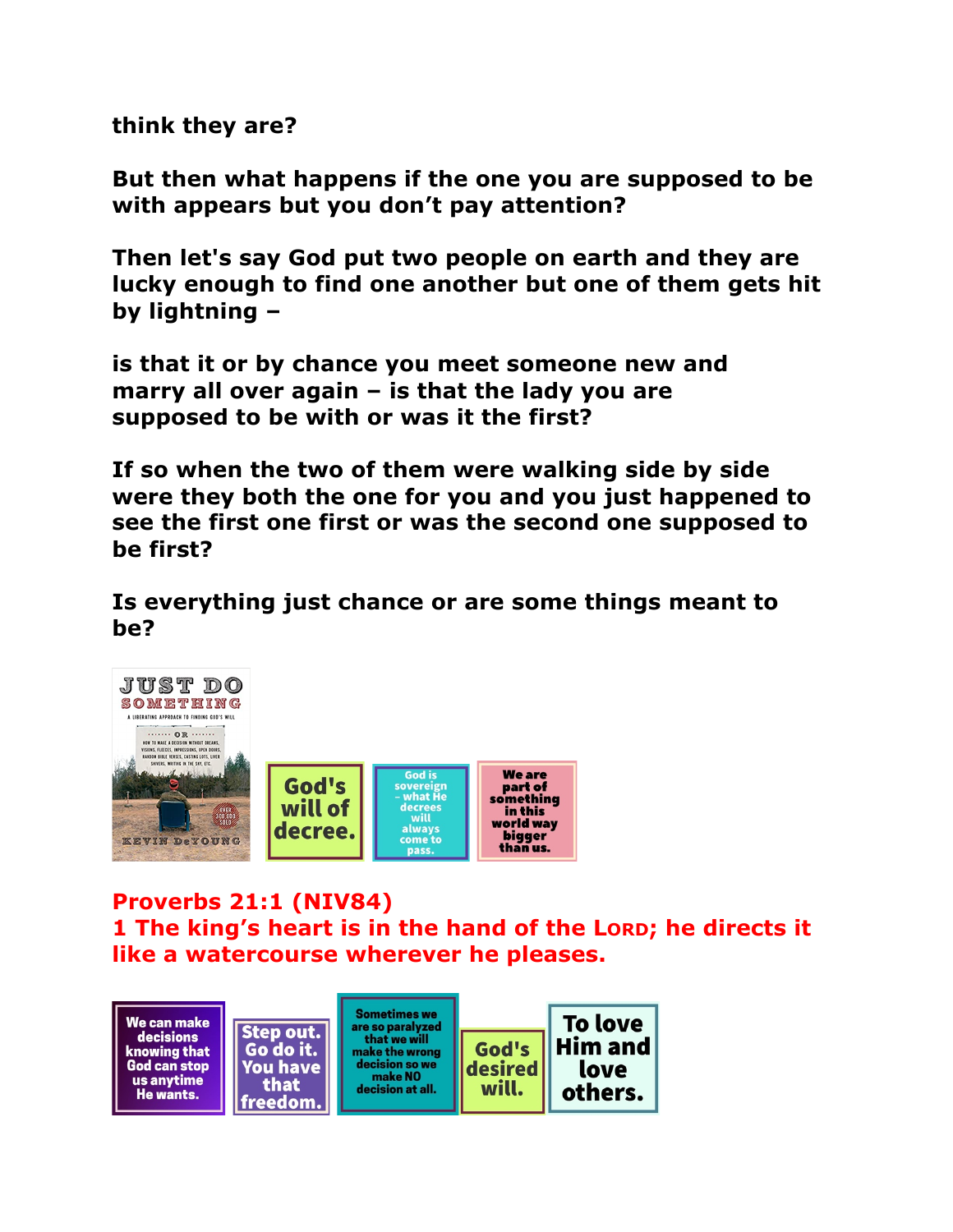### **Matthew 22:37–39 (NKJV)**

**37 Jesus said to him, " 'You shall love the LORD your God with all your heart, with all your soul, and with all your mind.'** 

**38 This is the first and great commandment. 39 And the second is like it: 'You shall love your neighbor as yourself.'** 



**Matthew 6:33 (NKJV)** 

**33 But seek first the kingdom of God and His righteousness, and all these things shall be added to you.** 



**Scripture gives us all the general, moral guidance that we need in order to make wise decisions that are pleasing to God.**

**Scripture does not tell us who to marry and thus may not give us all the guidance that we** *want.* **But it does give us all the guidance that we** *need* **concerning marriage. For example, Scripture says that marriage is good (but so is singleness), that marriage is between one man and one woman, that marriage is a life-long covenant bond, and that we should not marry a nonbeliever.**

**The same is true for other major decisions. Scripture does not tell us which career to choose but Scripture does say that we should work hard, that we should provide for ourselves and for others, and that we should**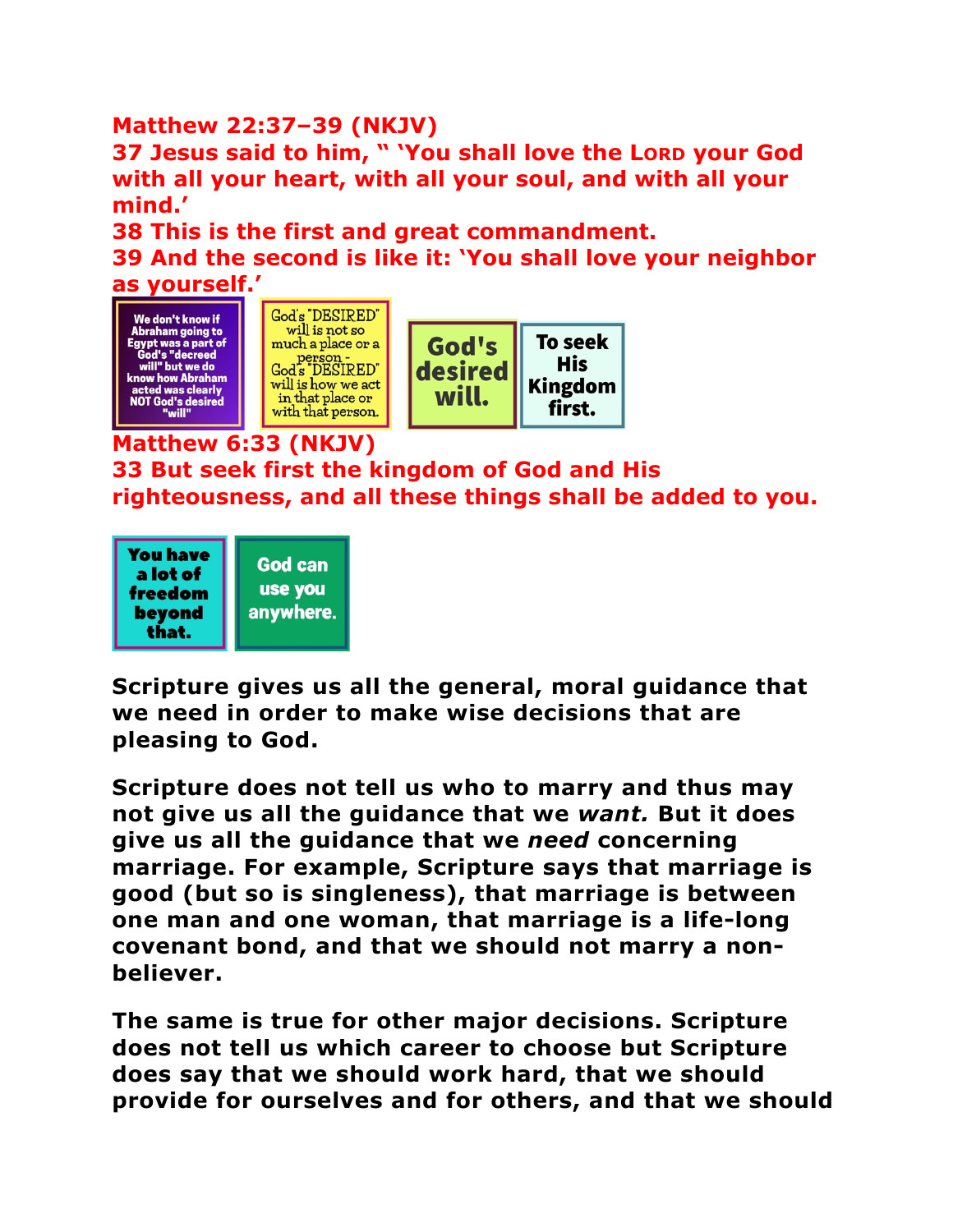**use the gifts and talents that God has given to us. Any decision made within these boundaries is pleasing to God.** 

**But this implies one other point...**

**Scripture has left us with a great deal of freedom. Where Scripture has not spoken clearly and precisely - we have freedom. In Genesis 2 God told Adam that he could eat from any fruit of any tree in the garden except one. This is a picture of amazing freedom. Adam had hundreds of good decisions he could have made and all of them were within the will of God for Adam. The same is true for us today. Because God has not clearly revealed who we should marry or what career we should choose we have the freedom to choose - so long as our choice concords with the things that God has made clear.**

**But this means that in order to embrace our freedom we've got to know God's word very well. Paradoxically, the better we know God's word and the more we submit ourselves to the word of God, the more we understand our freedom. If you don't know God's word or don't submit to it then you'll end up stumbling around in a fog of confusion in decision making.**

#### **1 Thessalonians 4:3–7 (ESV)**

**3 For this is the will of God, your sanctification: that you abstain from sexual immorality;** 

**4 that each one of you know how to control his own body in holiness and honor,** 

**5 not in the passion of lust like the Gentiles who do not know God;** 

**7 For God has not called us for impurity, but in holiness.**